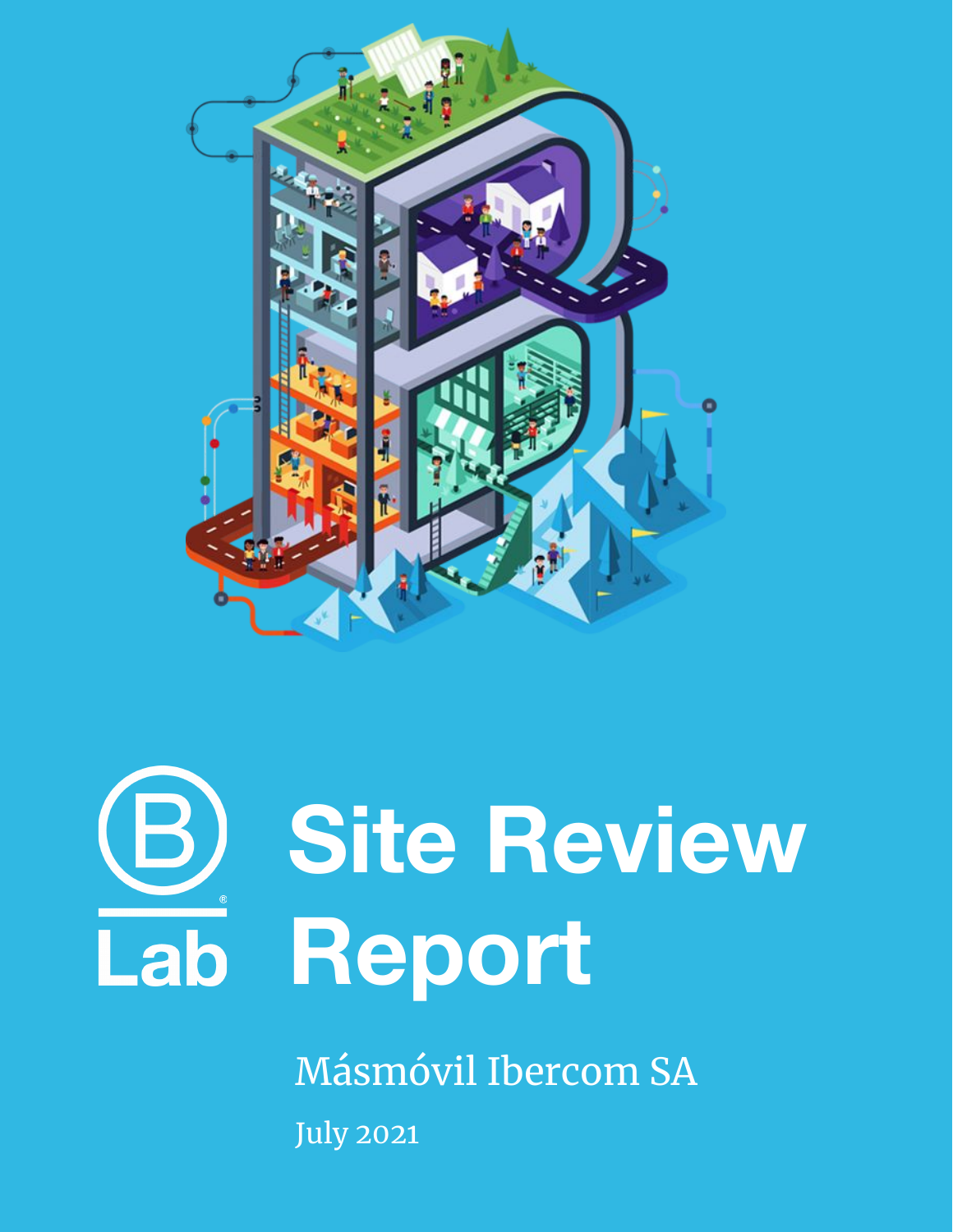# **Executive B**<br>Cab Summary

B Lab staff has completed the required Pre-Certification Site Review process of Másmóvil Ibercom SA. Julie Salerno had virtual meetings on the afternoons of May 18th, May 24th, and June 28th to discuss the company's B Impact Assessment answers and documentation and interview employees. The results of the company's Site Review are described in detail below.

Overall Recommendation: B Lab has determined through the Pre-Certification Site Review that Másmóvil Ibercom SA meets the performance requirements for B Corp certification. The final score determined during this Pre-Certification Site Review process is 90.7.



1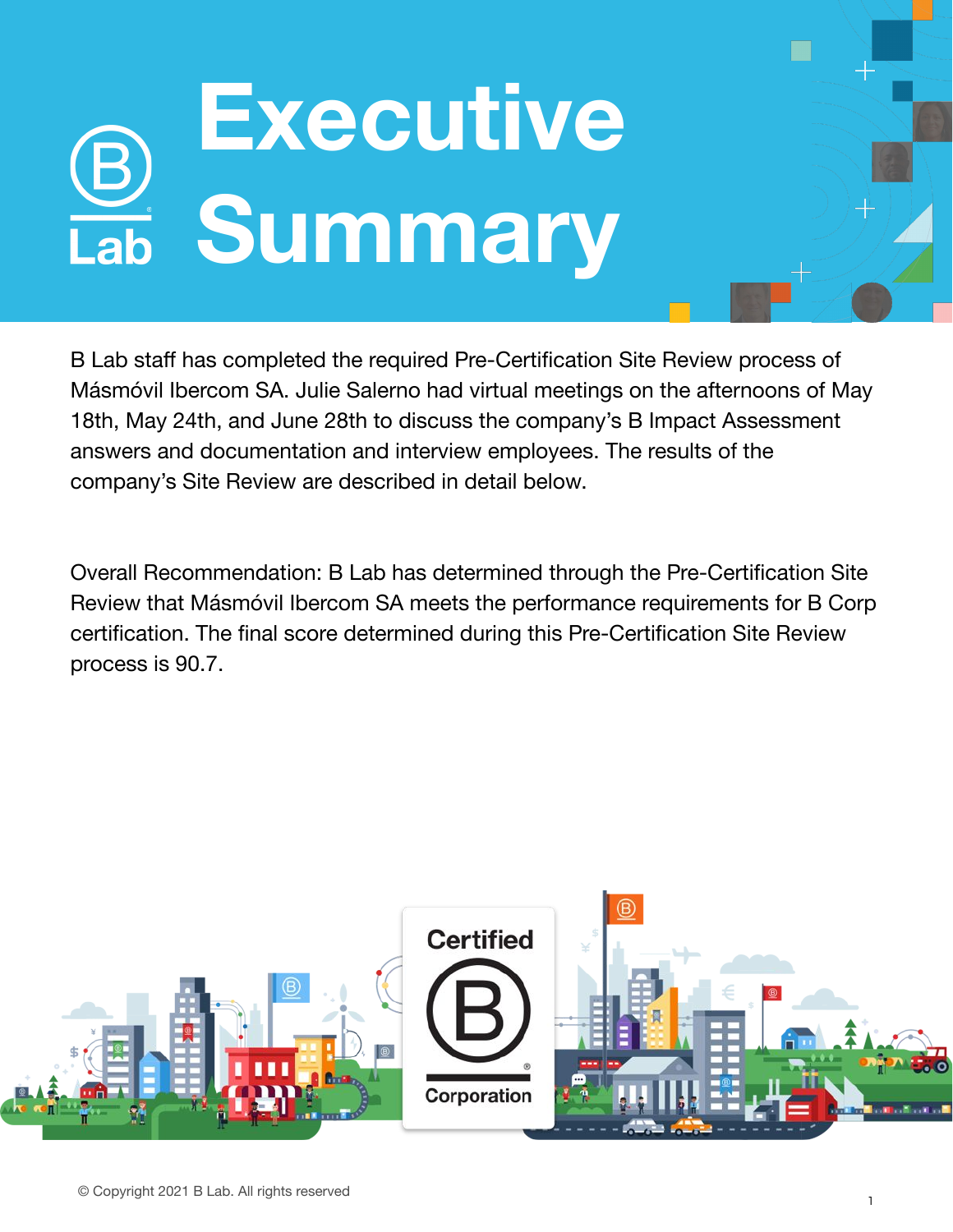# **Best Practice**

#### **Reducing & Offsetting Greenhouse Gas Emissions**

The B Impact Assessment values the importance of fighting climate change by rewarding companies who allocate resources and finances to monitoring and reducing its environmental footprint. Specifically, removing greenhouse gases is identified as one such method of reducing the impact of climate change, which can be achieved through natural solutions such as planting trees and land management changes to increase the amount of carbon sequestered into soil.

B Lab recognizes the significance of Másmóvil Ibercom SA's carbon measurement and offset program for its business operations. In an effort to mitigate its environmental impact, the company commissioned a third party, Fundación ECODES, to quantify and audit the group's GHG emissions. Once Másmóvil had the data of its GHG emissions, in an effort to balance its environmental footprint the company then offset its carbon emissions using voluntary carbon credits for the 2020 reporting period. Looking forward, Grupo Másmóvil has also implemented a number of environmental measures allowing the company to decrease its Scope 1 & 2 emissions of CO2 from 4,442 tons in 2018 and 4,697 tons in 2019 to just 416 tons in 20201, primarily by transitioning its fleet vehicles to electric vehicles. B Lab commends Másmóvil's environmental reduction strategy and encourages the company to continue to identify alternative ways to reduce its carbon footprint.

#### **Employee Engagement & Worker Benefits**

B Lab recognizes intentional efforts to solicit feedback and recommendations from its workforce as a positive impact created in the 'Workers' section of the B Impact Assessment. B Lab applauds Grupo Másmóvil for not only offering a variety of user-friendly and accessible mechanisms to gather feedback from employees, but also for using that feedback to inform strategic decisions at the company and improve the employee experience. Specifically through the company's comprehensive implementation and use of the Happyforce tool, Másmóvil collects employee feedback and uses the information to collate and analyze the group's Happiness Index (HI), Employee Net Promoter Score (eNPS), and overall satisfaction over their Employee Journey. Using this data, the company has the ability to identify employee trends across different demographic groups - such as age and gender - which further allows the company to create new programming or interventions to improve the employee experience. Creating an environment that not only provides employees the opportunity to share constructive feedback, but also to do it safely and anonymously is a great achievement, especially as the company continues to grow.

Furthermore, Grupo Másmóvil offers comprehensive benefits to all of its team members, including private health and medical coverage, annual onsite health physicals, pension schemes, alternative compensative vehicles through phantom stock options, MASUnidos, MASLearning, and more. It was evident during the employee interviews that employees genuinely believe that Másmóvil is a great place to work and are even more proud to see the company publicly sharing its mission and values.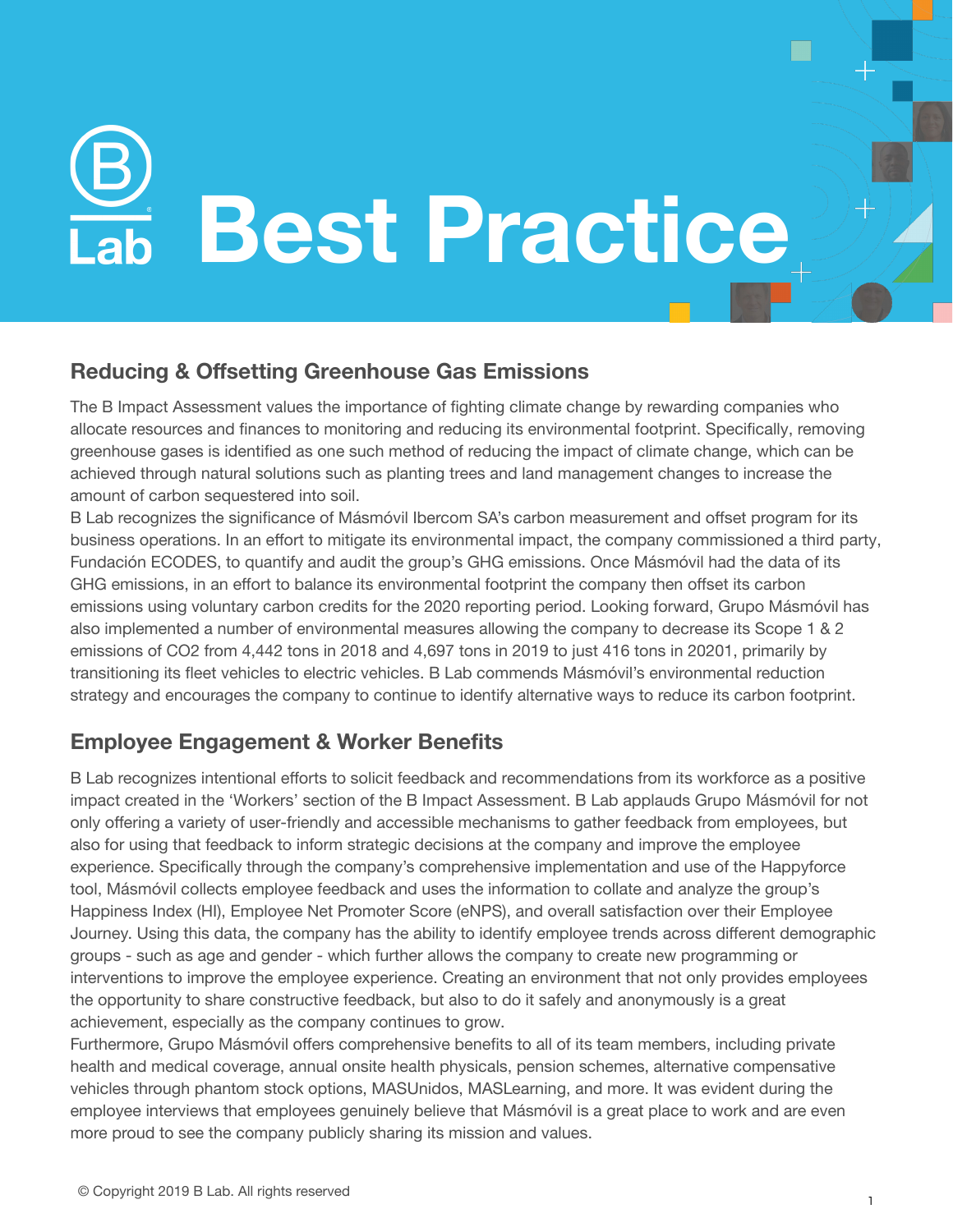# **Improving your Impact**

### **Diversity, Equity, and Inclusion**

The B Impact Assessment values the importance of celebrating diversity and inclusion across the working environment by encouraging business leaders to build and support an inclusive economic system for all. This vision includes not only building a diverse workforce, but also promoting diversity across a company's supply chain and its own executive leadership team and board of directors. Másmóvil Ibercom SA has taken steps toward promoting a shared and durable prosperity for its BIPOC and underrepresented stakeholders, such as implementing mechanisms to promote a more diverse workplace by launching its "Talent Diversity Plan" and setting goals over the next four years. The Company has also added trainings related to diversity and inclusion on its MASLearning platform, which provides access to educational content to the Company's workforce.

A few areas for improving Grupo Másmóvil's social impact would be to increase the diversity of its overall workforce, management, and senior leadership teams, as well as its Board of Directors, which is currently made up entirely of individuals identifying as male. Furthermore, Grupo Másmóvil may consider conducting an assessment of the diversity within its value chain and, where possible, set a goal to develop partnerships with suppliers whose ownership is majority owned by women or individuals from underrepresented populations. By giving preference to suppliers owned by women, minority, or other underrepresented populations, Grupo Másmóvil can proactively support an equitable economy that enables traditionally disadvantaged individuals and businesses to succeed. If interested, B Lab recommends that Grupo Másmóvil utilize the resources already available to the company, such as the Basics of Diversity, Inclusion, & Social Justice in the Workplace found [here,](http://go.pardot.com/l/39792/2018-05-22/8cp3m7). In this way, Másmóvil can take meaningful steps that propel the organization forward in an intentional and thoughtful manner and improve its efforts towards systemically and meaningfully creating an equitable and inclusive economic system.

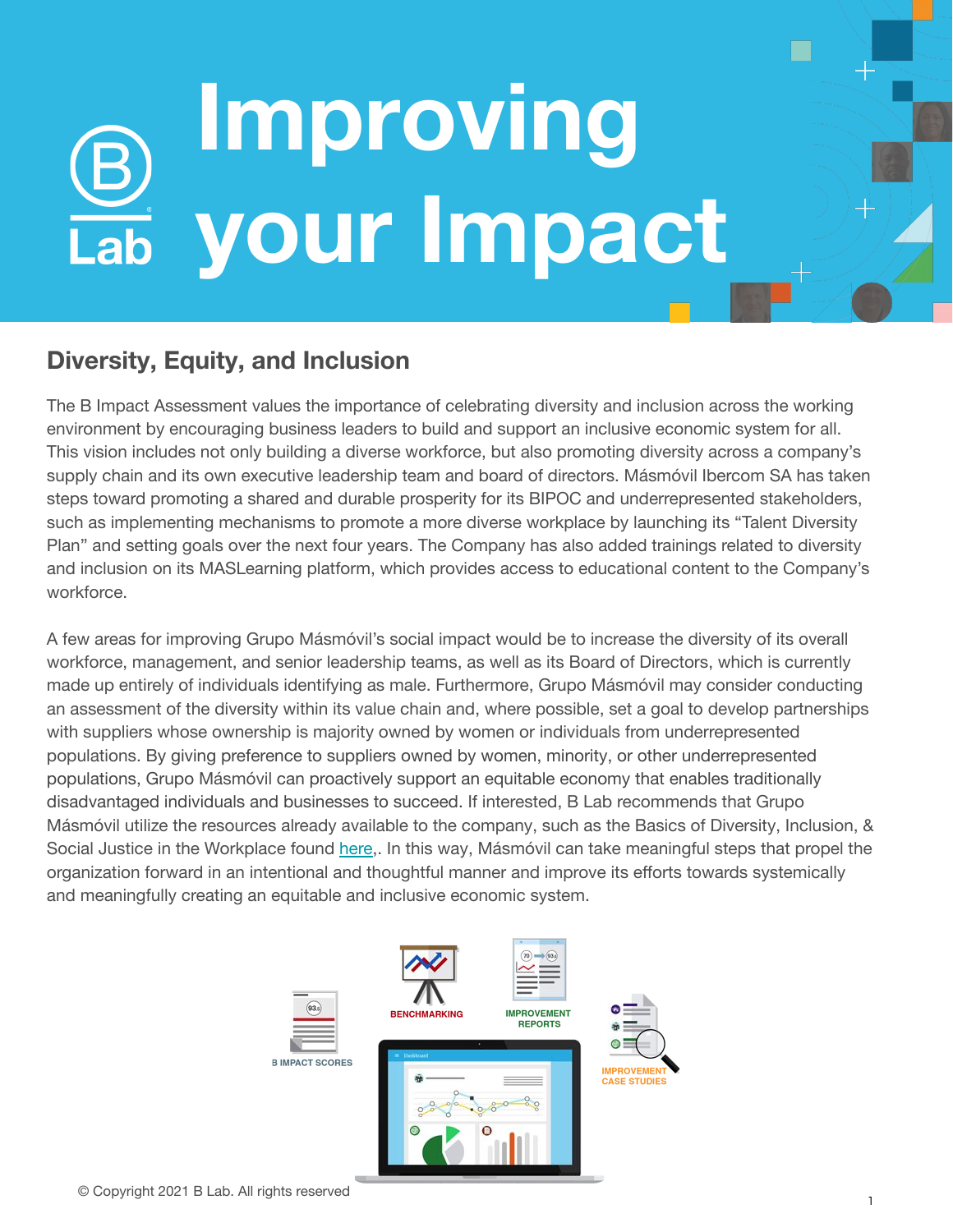### **Review of Corporate Governing Documents**

Congratulations! As a wholly owned subsidiary of Lorca Bidco SAU - a company who has completed the B Corp legal requirement - Masmovil Ibercom SA has baked sustainability into the DNA of the company as it grows, brings in outside capital, or plans succession, ensuring that your mission can better survive new management, new investors, or new ownership. Thank you for your leadership!

### **Disclosure Questionnaire/Background Check**

Masmovil Ibercom SA was reviewed in accordance with B Lab's Disclosure Questionnaire and Background Check policies. One DQ topic - 'Litigation & Arbitration' is still being reviewed by our Disclosure Review Committee. B Lab will inform Masmovil Ibercom SA of additional transparency requirements - should the Company be subject to such requirements, prior to the completion of the B Corp Certification process.

## **Signatories**

The undersigned hereby certify that the information contained in this B Corporation Site Review Report is true to the best of our knowledge. We put forth this report for the Standards Advisory Council's review and recommend that Masmovil Ibercom SA proceed with its certification as a B Corporation.

Julie Salerno Senior Sustainability Specialist, 7.21.2021



B Lab is a non-profit organization dedicated to using the power of business as a force for good.

Learn more at [bcorporation.net.](http://www.bcorporation.net) Copyright © 2021. All rights reserved.